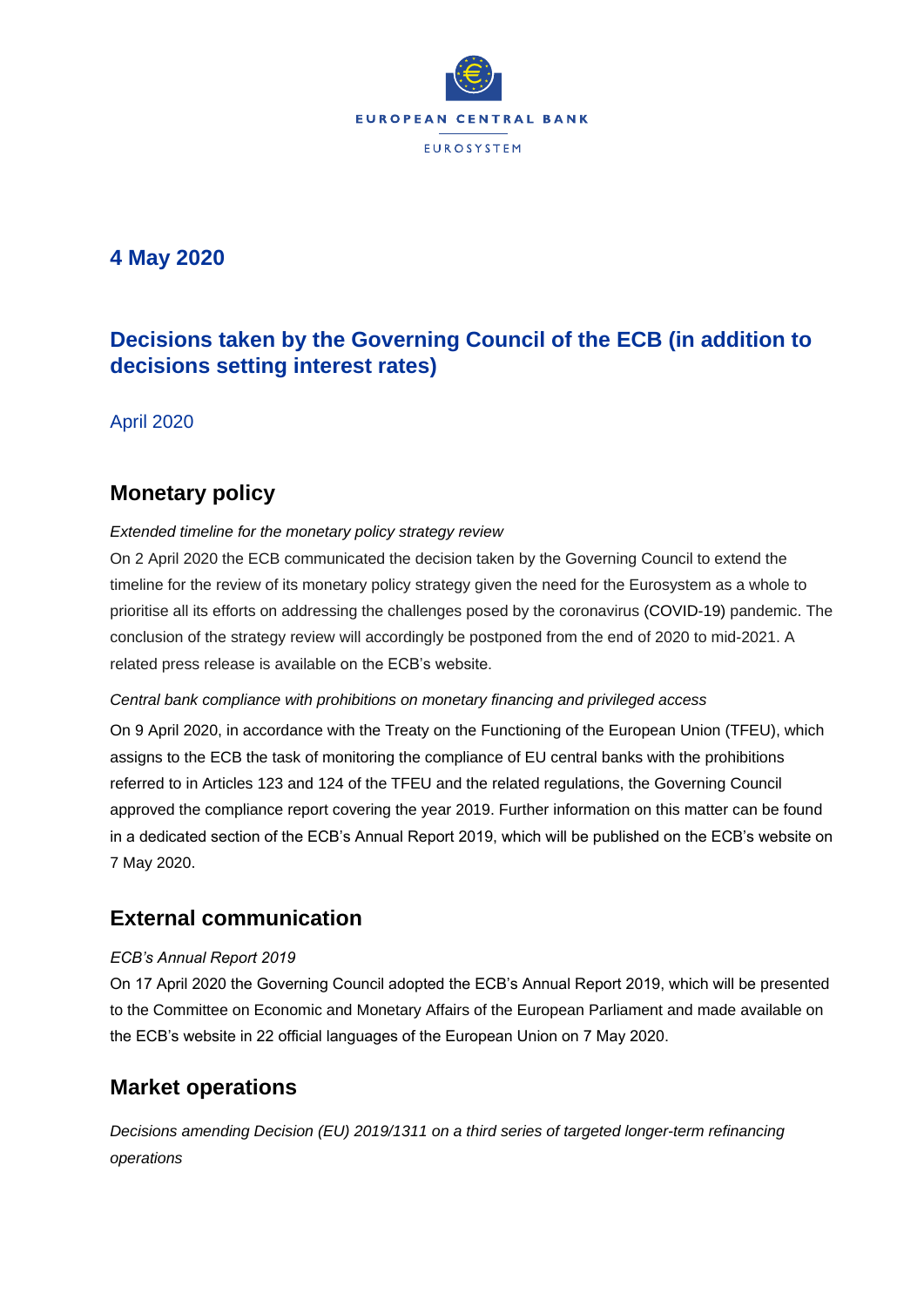On 16 March 2020 the Governing Council adopted Decision (EU) 2020/407 amending Decision (EU) 2019/1311 on a third series of targeted longer-term refinancing operations (TLTRO III) (ECB/2020/13). The amending Decision applies changes to the parameters of TLTRO III which were decided by the Governing Council on 12 March 2020 in order to support bank lending to those most affected by the spread of COVID-19, in particular small and medium-sized enterprises. The Decision is available on the ECB's website.

On 30 April 2020 the Governing Council adopted a second Decision, Decision ECB/2020/25 amending Decision (EU) 2019/1311 on a third series of targeted longer-term refinancing operations. The new amending Decision caters for further technical changes in the TLTRO III parameters regarding the lending threshold, the applicable interest rate and the start date of the lending performance assessment period, as detailed in a related press release available, together with the Decision, on the ECB's website. The Governing Council furthermore approved the publication of the indicative calendar for the third series of targeted longer-term refinancing operations, which will also be available shortly on the ECB's website.

### *Launch of a temporary pandemic emergency purchase programme, implementing legal acts and decisions on its operational parameters*

On 18 March 2020 the Governing Council decided to launch a new temporary asset purchase programme for private and public sector securities with an overall envelope of €750 billion to counter the serious risks to the monetary policy transmission mechanism and the outlook for the euro area posed by the outbreak and escalating diffusion of COVID-19. More details on this new pandemic emergency purchase programme (PEPP) were subsequently communicated via a press release available on the ECB's website.

On 24 March 2020 the Governing Council adopted Decision (EU) 2020/440 on a temporary pandemic emergency purchase programme (ECB/2020/17), which sets out the technical parameters of the programme, and Decision (EU) 2020/441 amending Decision (EU) 2016/948 on the implementation of the corporate sector purchase programme (CSPP) (ECB/2020/18), which expands the range of eligible assets under the CSPP to non-financial commercial papers, making all commercial papers of sufficient credit quality eligible for purchase under the CSPP. Both Decisions are available on the ECB's website.

#### *Reactivation of the swap agreement with Danmarks Nationalbank*

On 20 March 2020 the Governing Council approved the reactivation of the swap agreement with Danmarks Nationalbank and an increase in its maximum outstanding amount from €12 billion to €24 billion. A related press release is available on the ECB's website.

#### *Increased frequency of the seven-day US dollar operations*

On 20 March 2020 the Governing Council approved the conduct of US dollar liquidity providing operations with a maturity of seven days at a daily (instead of weekly) frequency, starting on 23 March 2020 and continuing for as long as appropriate to support the smooth functioning of US dollar funding markets. A related press release on this decision, coordinated with the Bank of Canada, the Bank of England, the Bank of Japan, the Federal Reserve System and the Swiss National Bank, is available on the respective websites.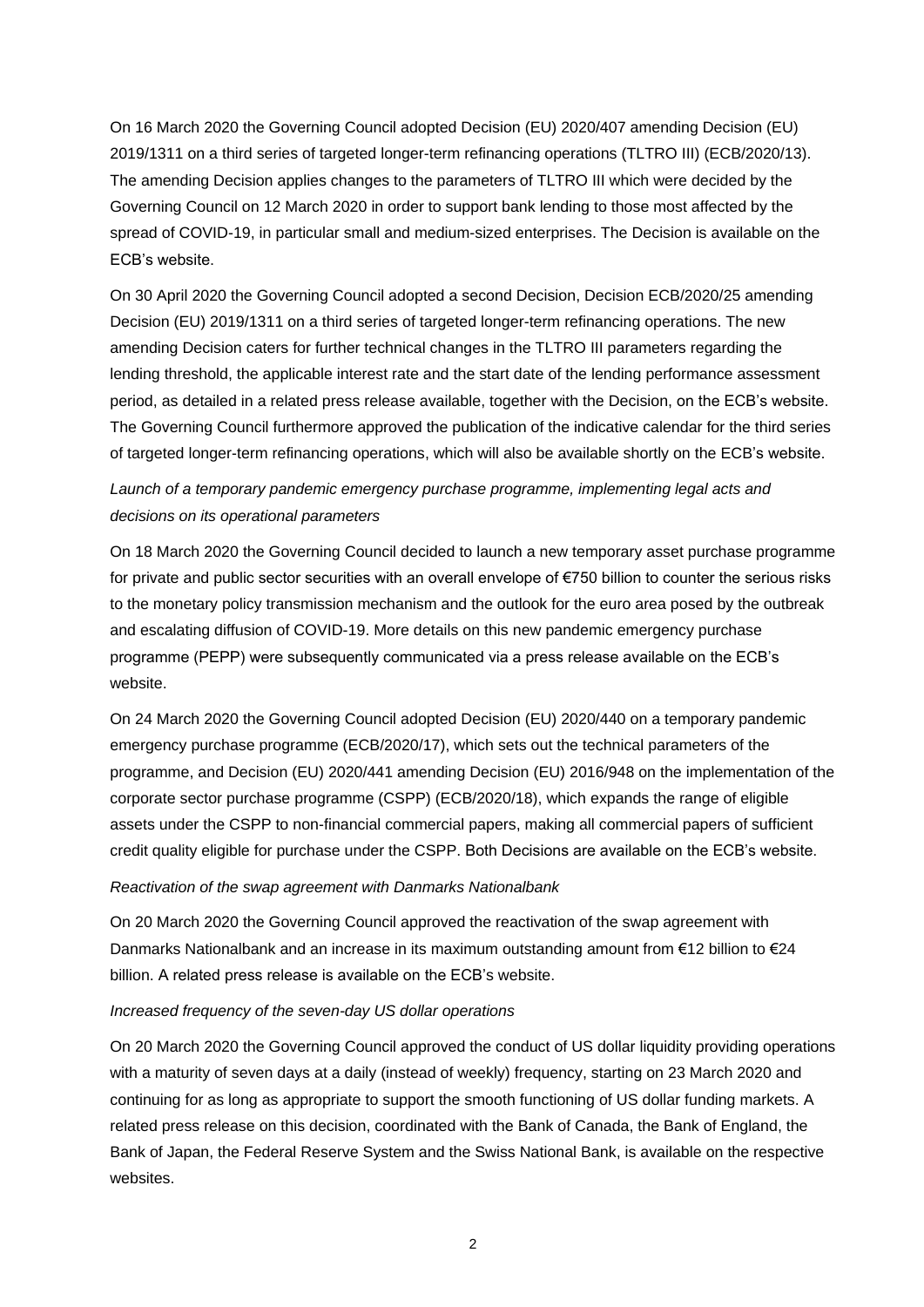#### *Ad hoc assessment of Estonian Treasury bills market*

On 30 March 2020 the Governing Council decided to add the non-regulated Estonian Treasury bills market to the list of accepted non-regulated markets for assets eligible as collateral for Eurosystem monetary policy operations. The complete list of accepted non-regulated markets is available on the ECB's website.

#### *Precautionary euro-kuna swap line arrangement with Hrvatska narodna banka*

On 1 April 2020 the Governing Council approved the conclusion of a precautionary euro-kuna swap line arrangement with Hrvatska narodna banka. A related press release is available on the ECB's website.

#### *Temporary collateral easing measures as a response to the coronavirus pandemic*

On 7 April 2020 the Governing Council approved a comprehensive package aimed at temporarily easing collateral constraints in order to facilitate the availability of eligible collateral for Eurosystem counterparties participating in liquidity providing operations. The precise technicalities of this set of measures are detailed in a related press release published on the ECB's website. On the same day, the implementing legal acts were adopted by the Governing Council, namely, first, Decision (EU) 2020/506 amending Guideline (EU) 2015/510 on the implementation of the Eurosystem monetary policy framework and Guideline (EU) 2016/65 on the valuation haircuts applied in the implementation of the Eurosystem monetary policy framework (ECB/2020/20) and, second, Guideline (EU) 2020/515 amending Guideline ECB/2014/31 on additional temporary measures relating to Eurosystem refinancing operations and eligibility of collateral (ECB/2020/21). Both legal acts are available on the ECB's website.

On 22 April 2020 the Governing Council decided further complementary measures to mitigate the impact of possible rating downgrades on collateral availability. Specifically, the Governing Council decided to maintain, until September 2021, the eligibility of marketable assets and of the issuers of such assets that fulfilled minimum credit quality requirements on 7 April 2020 in the event of a deterioration in credit ratings decided by the credit rating agencies accepted in the Eurosystem, as long as the ratings remain above a certain credit quality level. More detailed information on these measures can be found in a related press release available on the ECB's website.

#### *Precautionary euro-lev swap line arrangement with Българска народна банка (Bulgarian National Bank)*

On 20 April 2020 the Governing Council approved the conclusion of a precautionary euro-lev swap line arrangement with Българска народна банка (Bulgarian National Bank). A related press release is available on the ECB's website.

#### *Pandemic emergency longer-term refinancing operations*

On 30 April 2020 the Governing Council decided to conduct a new series of seven additional longer-term refinancing operations, called pandemic emergency longer-term refinancing operations (PELTROs). More detailed information on the modalities of and calendar for these operations can be found in a press release available on the ECB's website.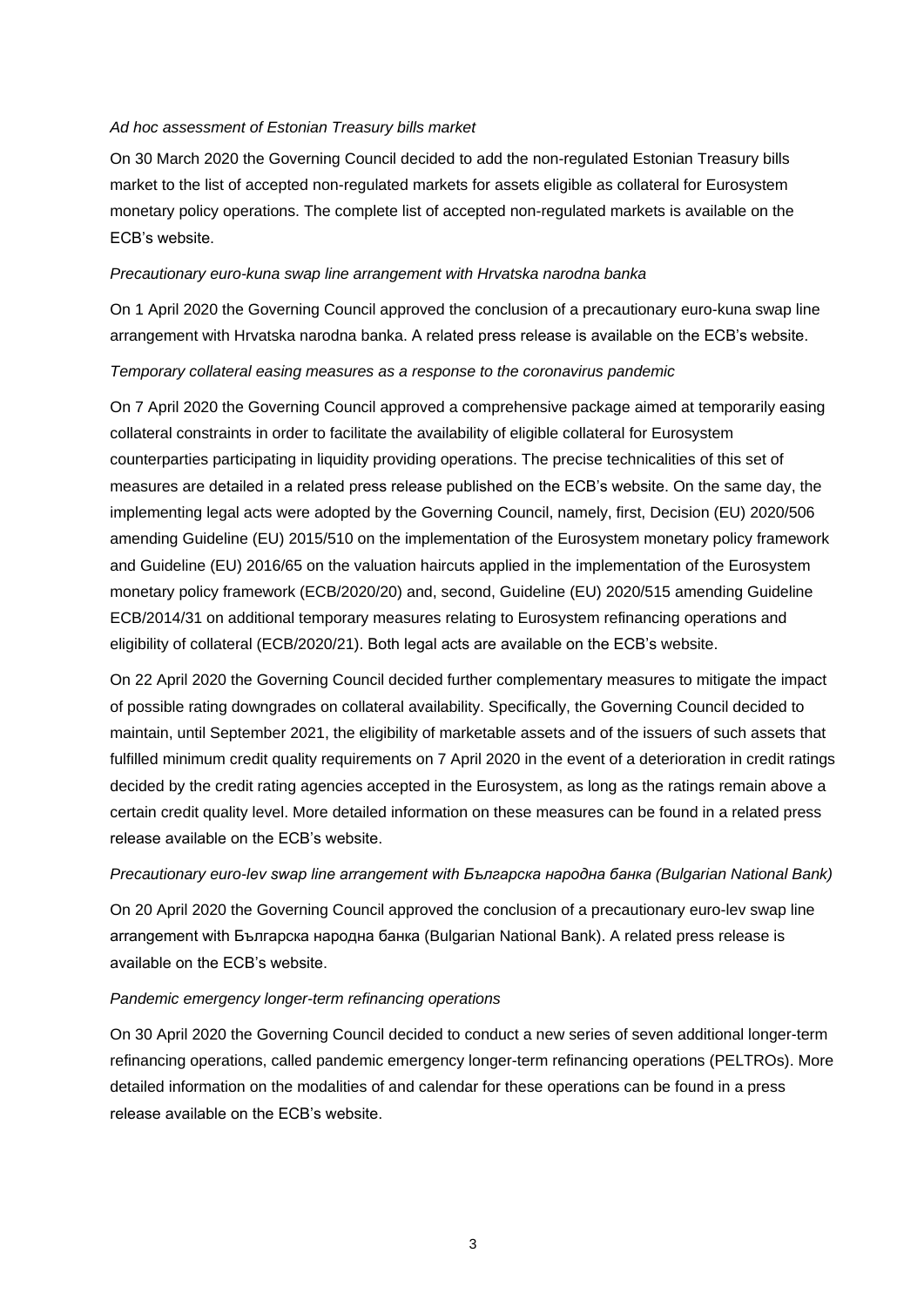## **Market infrastructure and payments**

## *Agreement between the Eurosystem and Sveriges Riksbank for the provision of TARGET Instant Payment Settlement (TIPS) services in Swedish krona*

On 2 April 2020 the Governing Council endorsed a cooperation agreement between the Eurosystem and Sveriges Riksbank offering Sweden access to the Eurosystem's TIPS service to support the Swedish instant payment service, RIX-INST. More detailed information is available in a related press release on the ECB's website.

## *ESCB response to the European Commission's public consultation on an EU framework for markets in crypto-assets*

On 9 April 2020 the Governing Council approved the response of the European System of Central Banks (ESCB) to the European Commission's public consultation on an EU framework for markets in cryptoassets, which was subsequently submitted to the European Commission, and authorised its public disclosure.

#### *Creation of a temporary Debt Issuance Market Contact Group*

On 15 April 2020 the Governing Council approved the creation of a temporary market contact group, the Debt Issuance Market Contact Group (DIMCG), tasked to investigate issues around debt issuance and initial distribution and the harmonisation aspects thereof. The DIMCG will be a multi-stakeholder group with European issuers (e.g. the European Stability Mechanism and the European Investment Bank), investors, central banks, intermediaries and market infrastructures. The outcome of the DIMCG investigations will be presented in an advisory report to the Eurosystem approximately 12 months after its first meeting. The DIMCG Terms of Reference, which were also approved by the Governing Council, are available on the ECB's website.

# **Advice on legislation**

### *ECB Opinion on Hrvatska narodna banka*

On 18 March 2020 the Governing Council adopted Opinion CON/2020/8 at the request of Hrvatska narodna banka.

*ECB Opinion on the oversight of payment systems and payment system operators in Cyprus* 

On 19 March 2020 the Governing Council adopted Opinion CON/2020/9 at the request of the Governor of the Central Bank of Cyprus.

*ECB Opinion on close cooperation between the European Central Bank and Hrvatska narodna banka (HNB) within the Single Supervisory Mechanism, and on the macroprudential mandate and tools of HNB* 

On 25 March 2020 the Governing Council adopted Opinion CON/2020/10 at the request of Hrvatska narodna banka.

*ECB Opinion on the provision of emergency liquidity assistance by Lietuvos bankas*

On 30 March 2020 the Governing Council adopted Opinion CON/2020/11 at the request of Lietuvos bankas.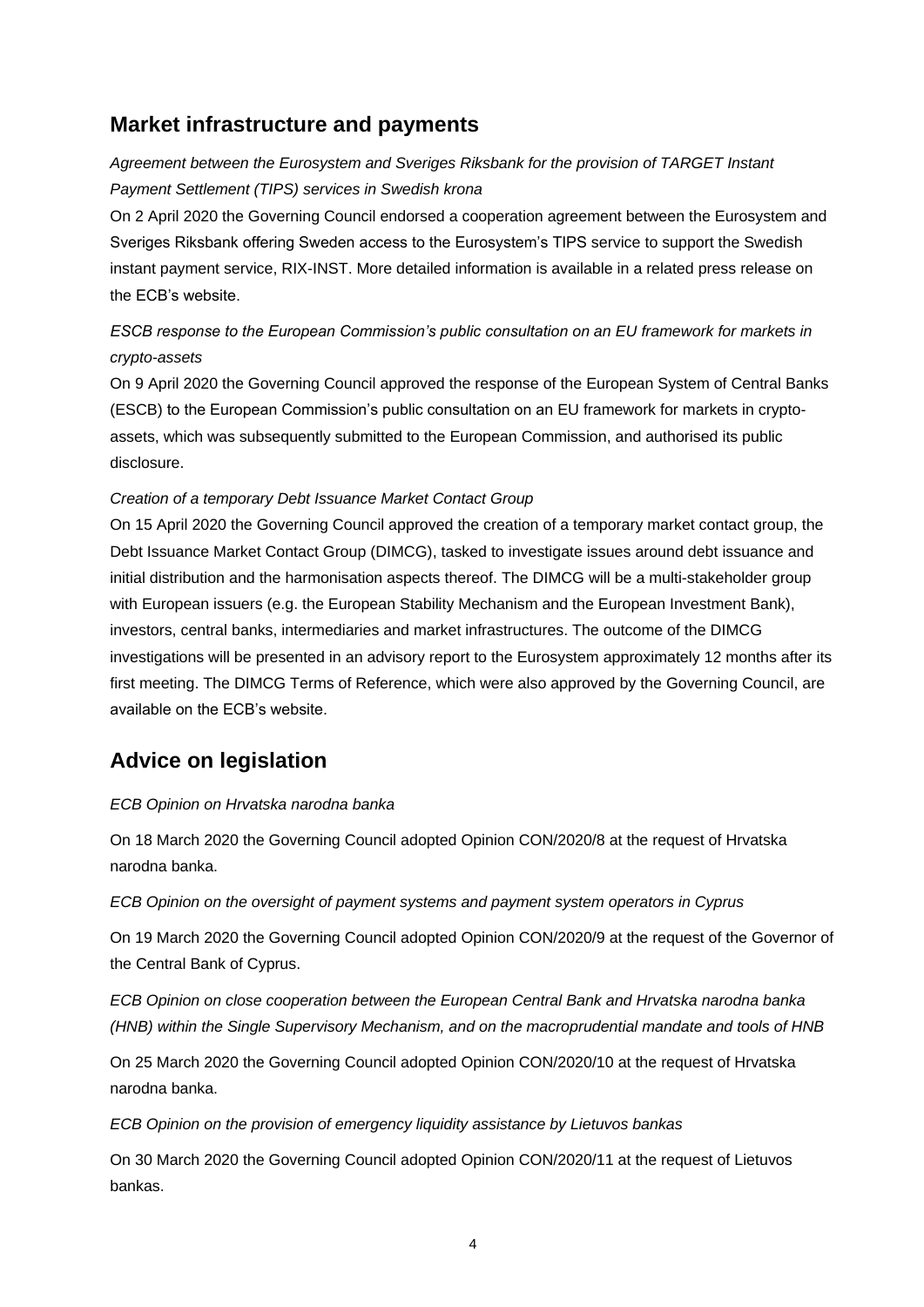*ECB Opinion on the identification and reporting by financial institutions of the allocation of sums deposited in savings accounts in Belgium*

On 17 April 2020 the Governing Council adopted Opinion CON/2020/12 at the request of the Secretariat of the Belgian Parliament's Commission of Economy.

#### *ECB Opinion on reform of Sveriges Riksbank*

On 20 April 2020 the Governing Council adopted Opinion CON/2020/13 at the request of the Swedish Ministry of Finance.

## **Corporate governance**

*Recommendation to the Council of the European Union on the external auditors of Latvijas Banka* On 19 March 2020 the Governing Council adopted Recommendation ECB/2020/14 to the Council of the European Union on the external auditors of Latvijas Banka. The Recommendation has been published in the Official Journal of the European Union and on the ECB's website.

### *Chair of the Risk Management Committee*

On 1 April 2020 the Governing Council appointed Mr Fernando Monar Lora, Director Risk Management, as Chair of the Risk Management Committee (RMC) with immediate effect and until 31 December 2022 so as to coincide with the terms of all other ESCB/Eurosystem committee chairs appointed or reappointed in December 2019.

### *Membership of the Audit Committee*

On 29 April 2020 the Governing Council appointed Mr Jens Weidmann, President of the Deutsche Bundesbank, as a member of the Audit Committee for an initial term of three years, i.e. until 30 April 2023.

# **Statistics**

### *Guideline amending Guideline (EU) 2019/1265 on the euro short-term rate (€STR)*

On 19 March 2020 the Governing Council adopted Guideline (EU) 2020/496 amending Guideline (EU) 2019/1265 on the euro short-term rate (€STR) (ECB/2020/15). In the interest of the efficient allocation of resources, the amending Guideline provides that the ECB may carry out tasks regarding the determination process and post-production procedures on behalf of national central banks that have only one reporting agent resident in their Member State and do not operate a local collection platform. It also introduces the possibility of submitting complaints electronically. The amending Guideline is available on the ECB's website.

### *Guideline on the recording of certain data by national competent authorities in the Register of Institutions and Affiliates Data*

On 20 March 2020 the Governing Council adopted, in accordance with Article 6(1), (2) and (7) of the SSM Regulation and in consultation with the national competent authorities (NCAs), Guideline (EU) 2020/497 on the recording of certain data by national competent authorities in the Register of Institutions and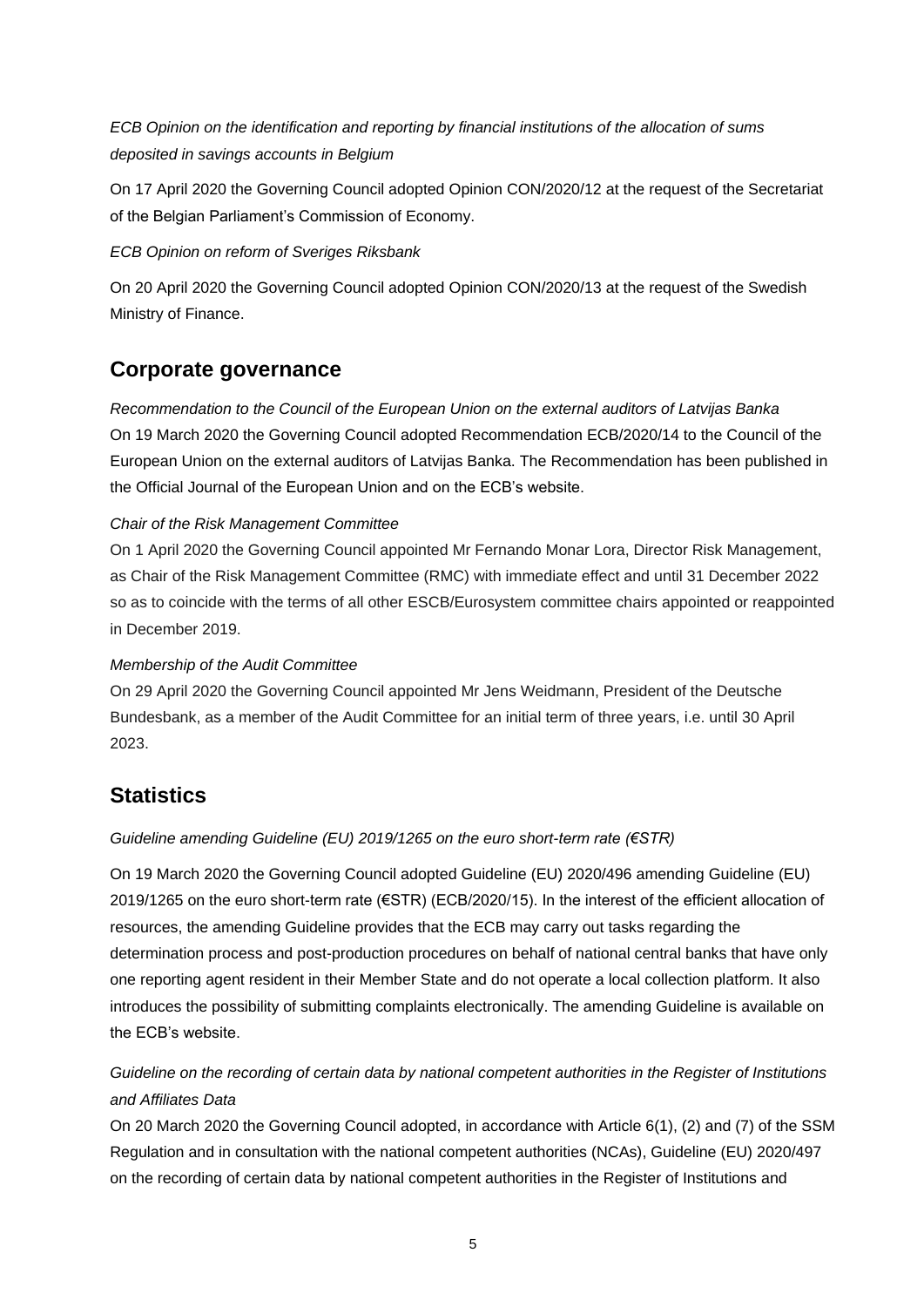Affiliates Data (RIAD) (ECB/2020/16). The legal act establishes NCAs' obligations with respect to the recording, maintenance and quality management of reference data in RIAD, which is the shared dataset of reference data on legal and other statistical institutional units, for the purposes of supervisory tasks. The Guideline is available on the ECB's website.

#### *2019 statistical data quality reports*

On 2 April 2020 the Governing Council approved the publication of the 2019 quality reports on euro area and national quarterly financial accounts and on euro area and national balance of payments and international investment position statistics. These reports, prepared in close cooperation with the Eurosystem/ESCB Statistics Committee, provide information on the quality of European statistics collected, compiled and disseminated by the ECB with the assistance of the euro area national central banks and are part of the ECB Statistics Quality Framework. The reports are available on the ECB's website.

*ECB communication on the collection of statistical information in the context of COVID-19* On 8 April 2020 the Governing Council approved the publication on the ECB's website of a communication to reporting agents on the collection of statistical information in the context of COVID-19. This communication, while underlining the need for high-quality data to be available on a timely basis, stresses the Eurosystem's readiness to adopt pragmatic solutions to support reporting agents given the considerable and diverse challenges the coronavirus pandemic poses to reporting agents across the euro area and the European Union, such as the unavailability of staff, restrictions on movement and the closing down of some sectors of the economy.

#### *Regulation on the extension of deadlines for the reporting of statistical information*

On 15 April 2020 the Governing Council adopted Regulation (EU) 2020/533 on the extension of deadlines for the reporting of statistical information (ECB/2020/23). The Regulation allows for an extension of the deadlines for certain reporting of statistical information for a limited period of time given the significant challenge the current coronavirus pandemic poses for reporting agents. The Regulation is available on the ECB's website.

## **Banknotes**

*Decision on accreditation procedures and requirements for manufacturers of euro banknotes* On 27 April 2020 the Governing Council adopted Decision ECB/2020/24 on accreditation procedures for manufacturers of euro secure items and euro items (recast). The recast is in the interests of legal certainty and clarity and repeals Decision ECB/2013/54, which has been substantially amended several times since its adoption in 2013. The Decision is available on the ECB's website.

# **Banking supervision**

*Further supervisory mitigating measures to address the adverse impact of the coronavirus pandemic* Further to the supervisory measures taken on 12 March 2020 to provide temporary capital and operational relief in response to the coronavirus pandemic for the banks directly supervised by the ECB in order to enable them to continue to fulfil their role in funding the real economy, additional flexibility was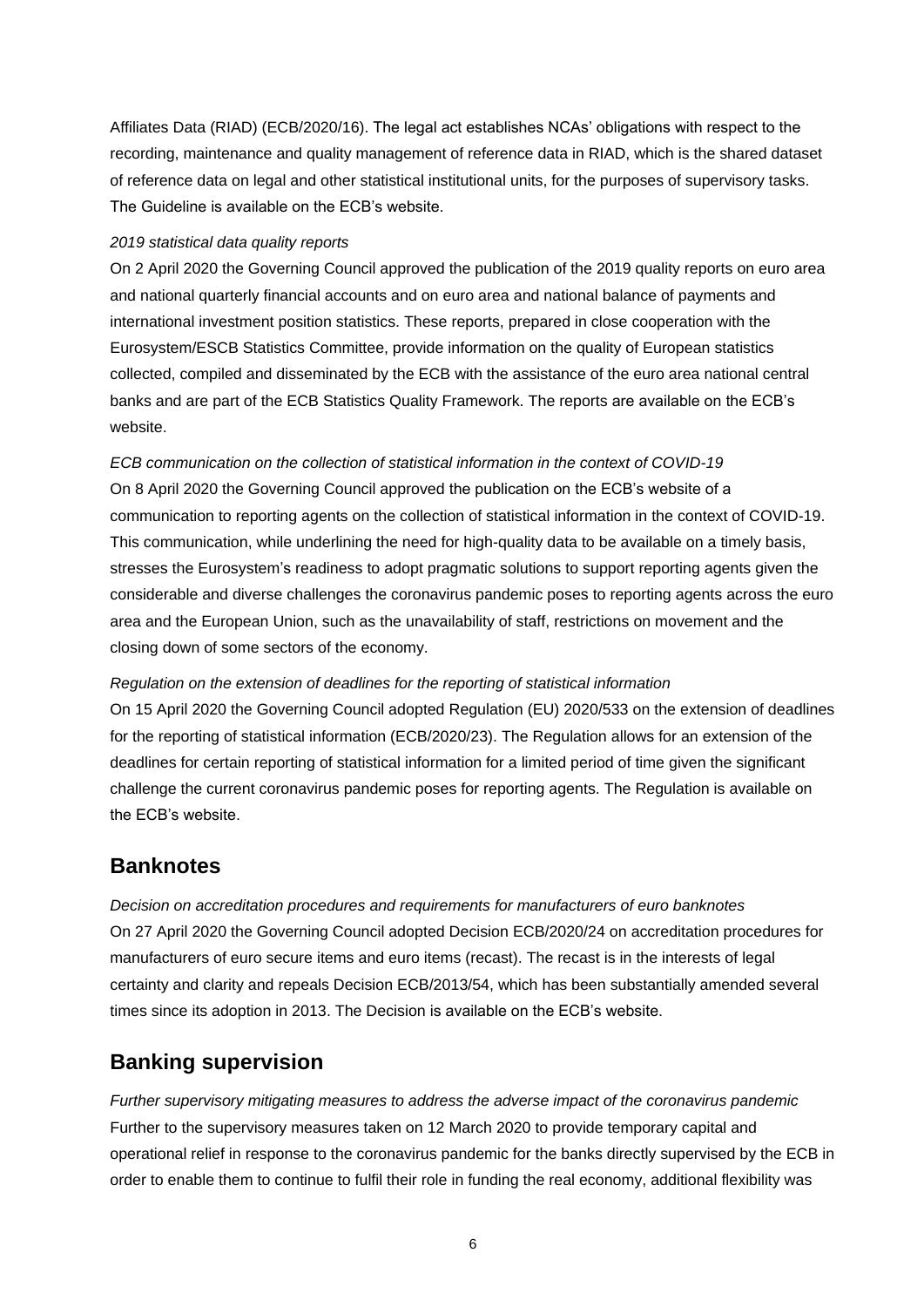announced by means of a press release published on 20 March 2020 on the ECB's banking supervision website together with a Frequently Asked Questions document.

Thereafter, on 26 March 2020, the Governing Council did not object to a proposal by the Supervisory Board to adopt decisions implementing further mitigating measures, in particular postponing by six months a number of deadlines for the fulfilment of obligations, requirements and/or conditions set out in ECB decisions addressed to significant institutions under the ECB's direct supervision, more flexibility granted for procedural deadlines and reduced or postponed data requests.

In addition, on 1 April 2020, the Governing Council did not object to the Supervisory Board's proposal to send a letter to all significant institutions with recommendations from the ECB on how to apply IFRS 9 with a view to mitigating its potential procyclicality. The letter is available on the ECB's banking supervision website.

Furthermore, on 14 April 2020, the Governing Council did not object to a proposal by the Supervisory Board to issue a communication to banks on supervisory reporting measures in the context of the coronavirus pandemic. This communication, which comes in support of the European Banking Authority's statement on supervisory reporting and Pillar 3 disclosures, details a number of measures to alleviate the operational burden on banks in relation to reporting. The communication is available on the ECB's banking supervision website.

Finally, on 15 April 2020, the Governing Council did not object to a proposal by the Supervisory Board to provide additional relief by temporarily allowing lower capital requirements for market risk. A related press release was subsequently published on the ECB's banking supervision website.

### *Recommendation on dividend distributions during the COVID-19 pandemic and repealing Recommendation ECB/2020/1*

On 27 March 2020 the Governing Council, on a proposal by the Supervisory Board, adopted Recommendation ECB/2020/19 on dividend distributions during the COVID-19 pandemic and repealing Recommendation ECB/2020/1. Given the need for credit institutions to conserve capital to retain their capacity to support the economy, the ECB has recommended that, at least until 1 October 2020, credit institutions do not pay out dividends or undertake any irrevocable commitment to pay out dividends for the financial years 2019 and 2020 and refrain from share buy-backs aimed at remunerating shareholders. The Recommendation, together with a related press release, is available on the ECB's banking supervision website.

*Regulation amending Regulation (EU) 2015/534 on reporting of supervisory financial information* On 9 April 2020 the Governing Council, on a proposal by the Supervisory Board, adopted Regulation ECB/2020/22 amending Regulation (EU) 2015/534 on reporting of supervisory financial information with a view to aligning that Regulation with the latest version of Commission Implementing Regulation (EU) No 680/2014, which was recently amended, resulting in changes to the templates and instructions regarding the reporting of supervisory financial information. The Regulation is available on the ECB's banking supervision website.

#### *Public consultation on an ECB guide on climate-related and environmental risks*

On 21 April 2020 the Governing Council did not object to a proposal by the Supervisory Board to launch a public consultation on an ECB guide setting out supervisory expectations for the management and